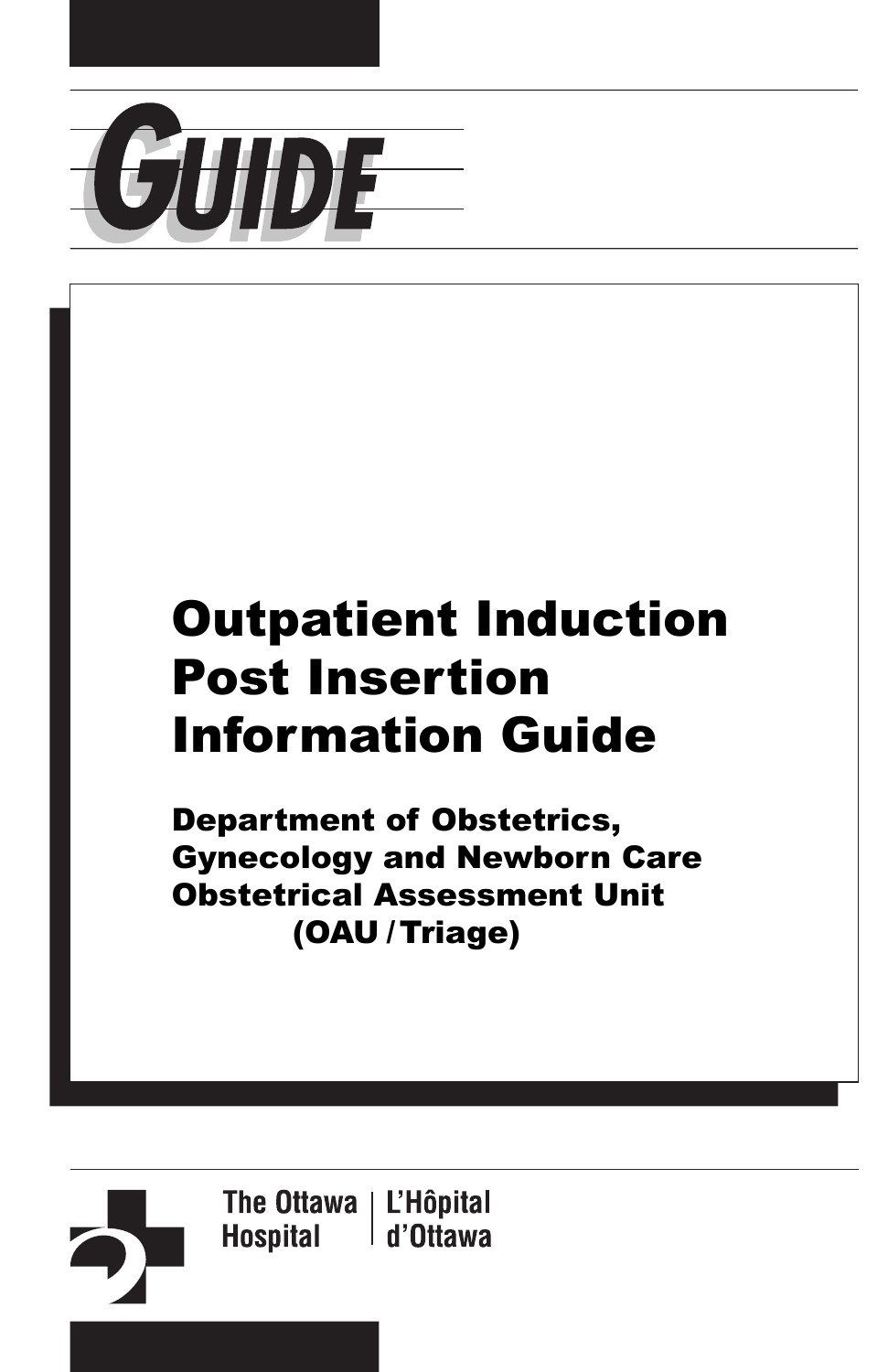#### *Disclaimer*

*This is general information developed by The Ottawa Hospital. It is not intended to replace the advice of a qualified health-care provider. Please consult your health-care provider who will be able to determine the appropriateness of the information for your specific situation.* 

**P1330 (07/2018)** 

Printed at The Ottawa Hospital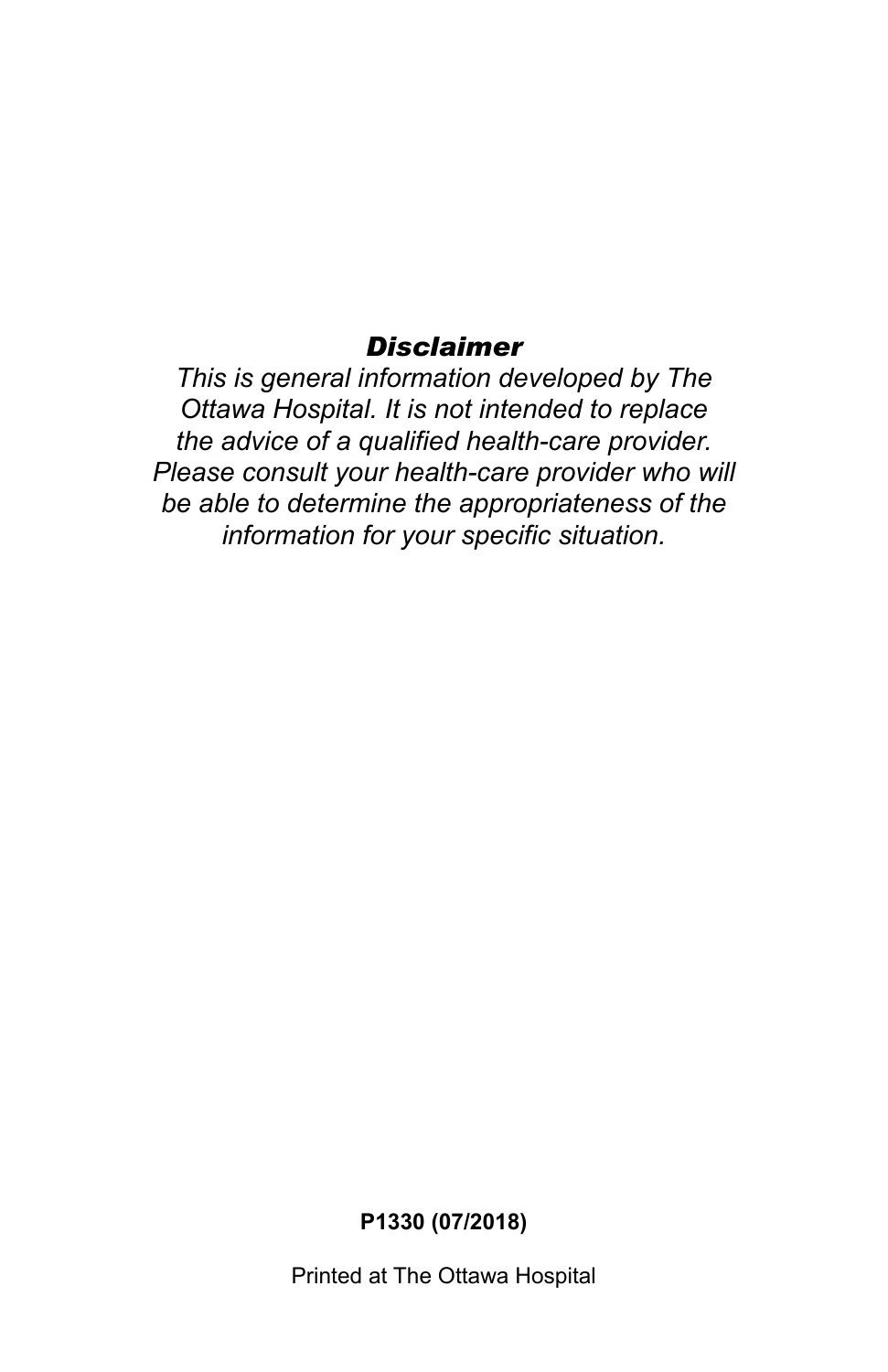### $\Box$  You have received a Foley catheter for your induction:

We will make sure you and your baby are well and then you may go home. You may move around, eat and do your usual activities including taking a shower or bath. Tug gently on the catheter every time you go to the bathroom.

Call Triage within 12 hours to let the nurse know how you are. She will answer any questions you may have. If you want to sleep before the call-in time, phone the nurse before you go to sleep. You may also call Triage at any other time.

You will return to Triage in 24 hours or when the catheter falls out, whichever comes first. If the catheter falls out in the middle of the night, return to Triage in the morning unless you have any concerns.

Call Triage by 12 hours at:  $\qquad \qquad$ : h Return to Triage – Date: example at the state of the Return to Triage – Date:

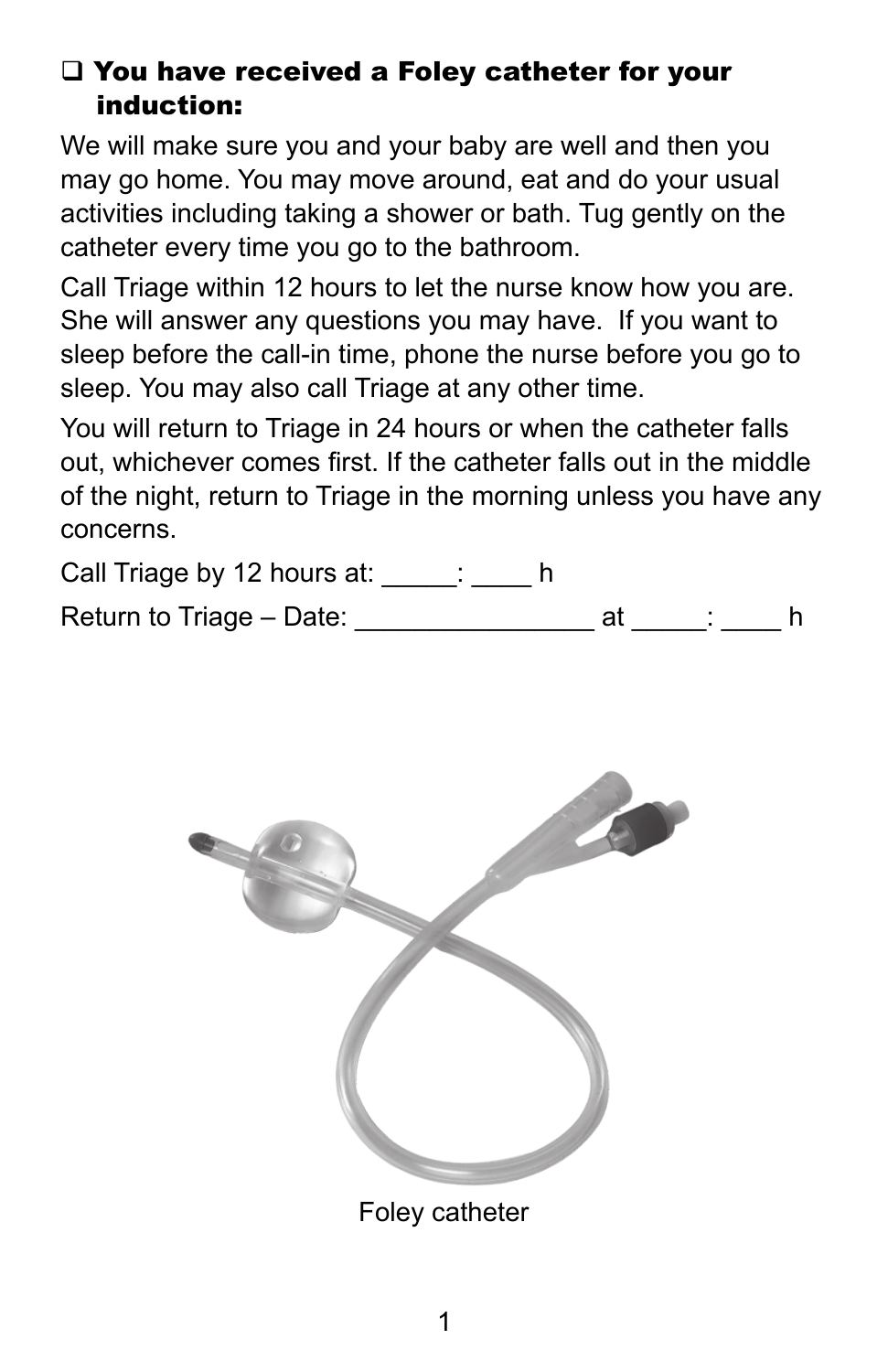# $\square$  You have received Cervidil or Prostin Gel:

We will make sure you and your baby are well and then you may leave. You may move around, eat and do your usual activities including taking a shower or bath.

Call Triage within 6 hours and again by 12 hours to let the nurse know how you are. She will answer any questions you may have. If you want to sleep before the call-in time, phone the nurse before you go to sleep. You may also call Triage at any other time.

**First Dose:** After your first dose of Cervidil / Prostin Gel

Call Triage by 6 hours at \_\_\_\_\_: \_\_\_\_ h

and by 12 hours at  $\frac{1}{\Box}$  h

If you do not go into labour, return to Triage, 24 hours after your first dose:

Return to Triage – Date: \_\_\_\_\_\_\_\_\_\_\_\_\_\_\_\_\_ at \_\_\_\_\_: \_\_\_ h

When you return to Triage your cervix will be checked again. If there is no change, your care provider may insert another Cervidil or Prostin Gel. If this is necessary, the above steps will be repeated. Your care provider may suggest using a Foley catheter instead (see Options pg 3).

**Second Dose:** After your second dose of Cervidil / Prostin Gel

Call Triage by 6 hours at  $\frac{1}{\sqrt{2\pi}}$  h and by 12 hours at  $\qquad$ :

If you do not go into labour, return to Triage, 24 hours after your second dose.

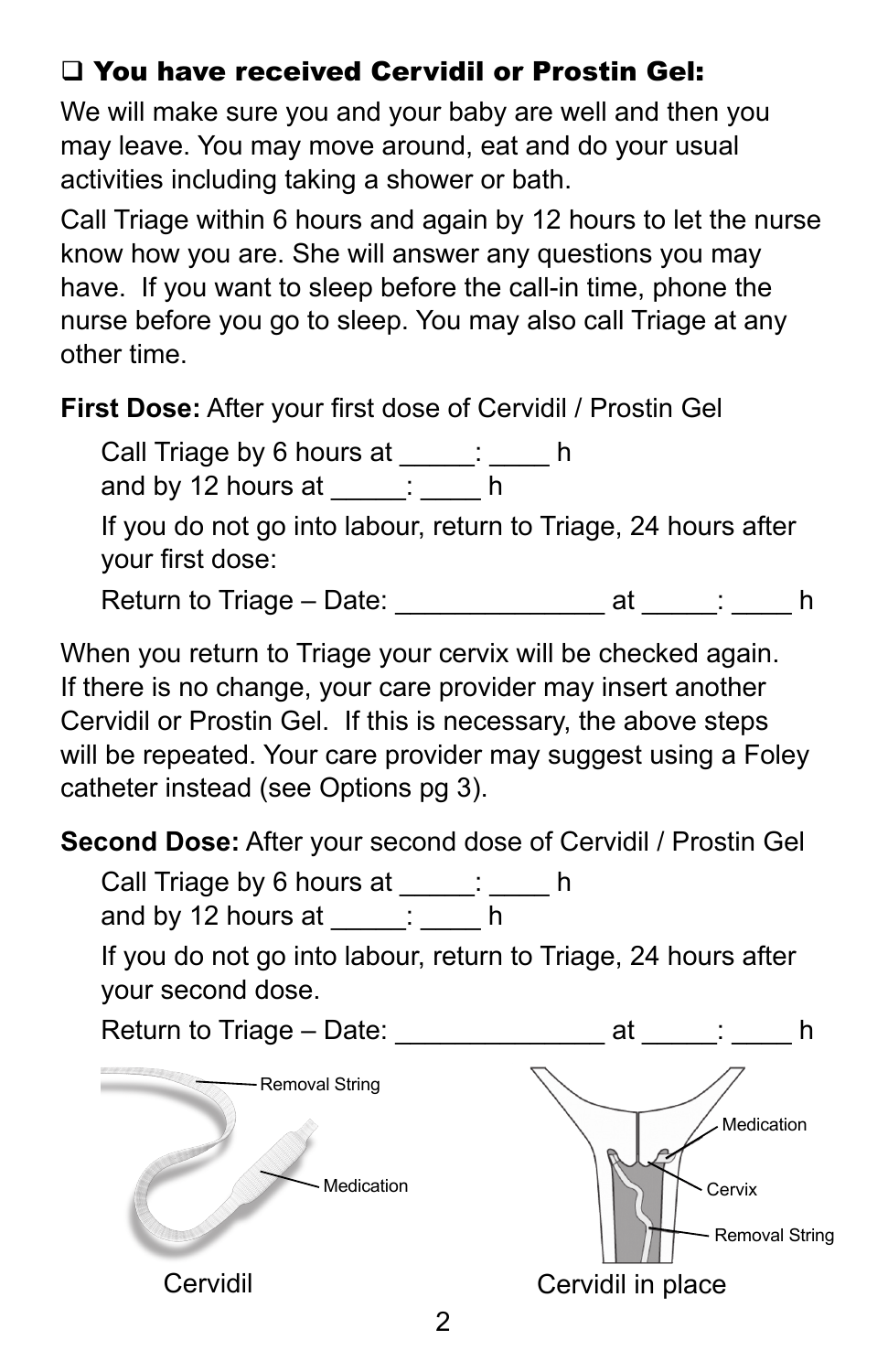# NEXT STEPS :

When you return to Triage your cervix will be checked again. If it has not changed, your care provider will discuss some options with you. These options include:

- Repeating your method of induction or changing to another method. These include Foley catheter, Cervidil or Prostin Gel.
- Going home to wait for a call to come for admission to the Birthing Unit (BU) for induction of labour using different medications (oxytocin or misoprostol).
- Admission directly into the BU for immediate induction of labour using different medications (oxytocin or misoprostol) and/or rupturing your membranes (bag of water around the baby).
- Admission to the Antepartum Unit on A4 or 8E to wait for induction.

# CAUTIONS:

- **Do NOT** take Aspirin, Motrin, Ibuprofen, or Advil
- If you have cervidil in place and go to the bathroom or have a shower, carefully pat (no wiping) the area so you do not remove it. If the Cervidil comes out, do NOT put it back in. Call the Triage nurse.